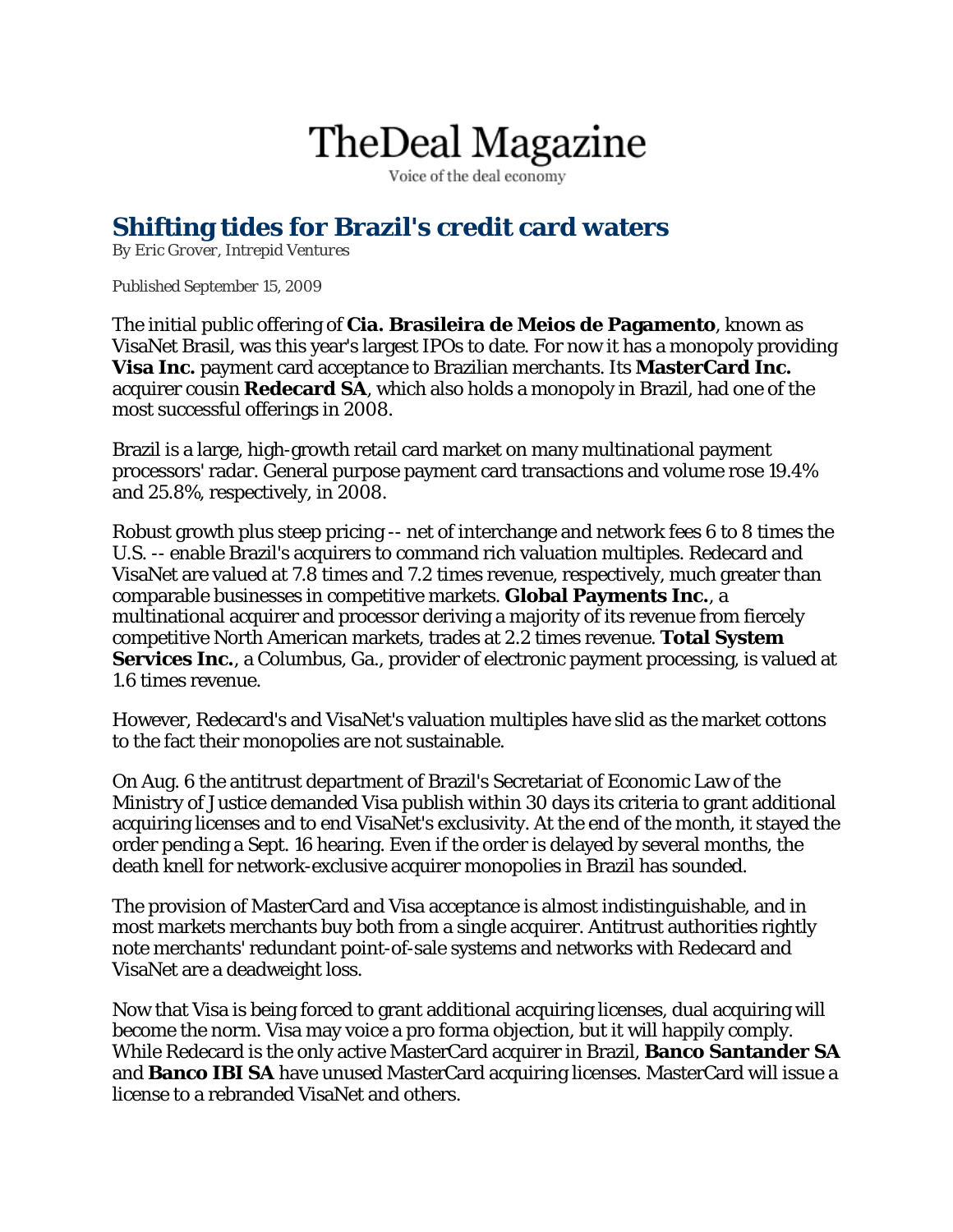MasterCard and Visa are commercial networks. It is in their interest the provision of card acceptance become competitive. That will lower fees, end delayed merchant payment for credit cards, increase acceptance and reduce retailer resistance to taking cards in lieu of cash, all of which will increase card use, boosting the global payment networks' revenue.

Additionally, more licensees operating on each side of the network increase its value and processing opportunities. More acquirers providing acceptance will boost MasterCard's and Visa's processing revenue.

Many national markets have had monopoly acquirers. The British, German and Dutch markets had network-exclusive monopoly acquirers. They broke down because of regulatory intervention or pressure, as well as new entrants.

Up until 1989 in the U.K., the world's second-largest card payment market, **Barclays plc** enjoyed a Visa-acquiring monopoly, and JCCC -- a joint venture of **Royal Bank of Scotland Group plc**, **National Westminster Bank plc**, Lloyds TSB Group plc and Midland Bank plc -- enjoyed a MasterCard-acquiring monopoly. The Monopoly and Mergers Commission was critical. Lloyds broke rank and became a Visa acquirer too. The other major retail banks quickly followed suit. With dual acquiring and competition, credit card merchant service charges came down 60 to 80 basis points and plateaued.

In the '90s, Germany's largest acquirer, **Euro Kartensysteme GmbH** had a monopoly providing MasterCard acceptance. In 1999, provoked by RBS dual acquiring for a few travel and entertainment merchants, it decided duality was inevitable. With its scale, it chose to lead the charge and continue to dominate the market. In response Visa acquirers **B&S Card Service GmbH** and **Citigroup Inc.** started providing MasterCard acceptance. In the following year, pricing collapsed, and acceptance increased 15%. Euro Kartensysteme's acquiring business was spun off as **ConCardis GmbH**. Today among a dozen acquirers active in Germany, it is still one of the big three, though no longer dominant.

Bank-owned **Interpay Nederland BV** enjoyed an acquiring monopoly for the Netherlands' national debit card system PINS until 2004 when the Nederlandse Mededingingsautoriteit, the country's competition authority, forced its eight shareholder banks to acquire directly. Regulatory pressure, a public spotlight on merchant fees and the introduction of competition caused average debit card merchant service charges for small merchants to decline 18% and for large merchants 21% from 2003 to 2006.

While it is very much in the interest of Redecard's and VisaNet's management and shareholders to stall competing with each other, the moment a new acquirer enters the market both will go dual, if not sooner due to regulatory pressure.

Brazil is one of if not the most attractive large emerging payments market. New merchant acquirers and processors will come.